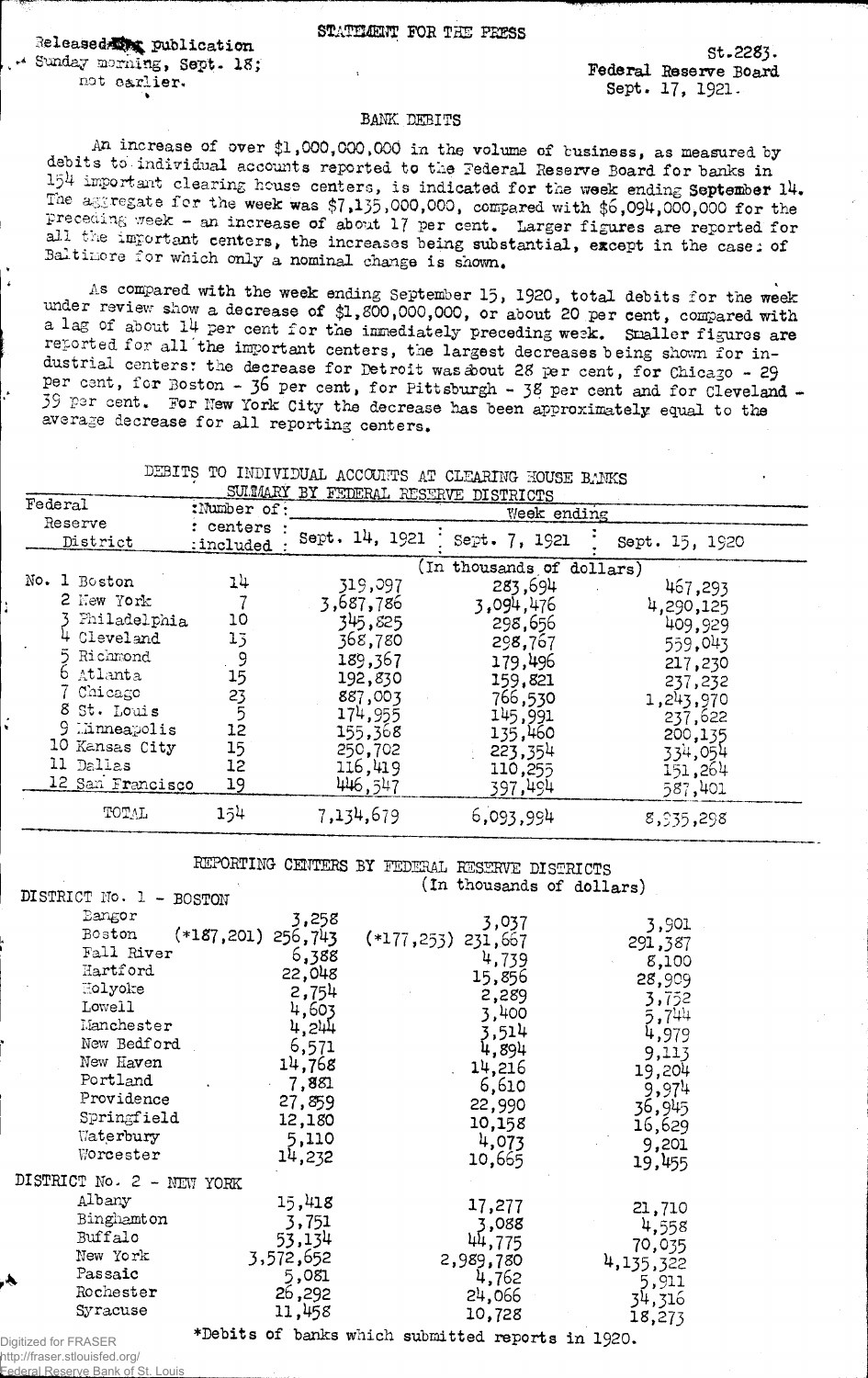| DEBITS TO INDIVIDUAL ACCOUNTS AT CLEARING HOUSE BANKS |                  | Week ending               | st.2283a.        |  |
|-------------------------------------------------------|------------------|---------------------------|------------------|--|
|                                                       | Sept. 14, 1921   | Sept. 7, 1921             | : Sept. 15, 1920 |  |
|                                                       |                  | (In thousands of dollars) |                  |  |
| DISTRICT No. 3 - PHILADELPHIA<br>Altoona              | 3,365            | 2,185                     | 3,800            |  |
| Chester                                               | 3,304            | 3,509                     | 6,372            |  |
| Harrisburg                                            | 6,070            | 5,810                     |                  |  |
| Johnstown                                             | 4,697            | 4,076                     |                  |  |
| Lancaster                                             | 4,491            | 3,410                     | 5,890            |  |
| Philadelphia                                          | 281,363          | 249,832                   | 337,552          |  |
| Reading                                               | 7,689            | 5,228                     |                  |  |
| Scranton                                              | 16,964           | 11,273                    | 15,206           |  |
| Trenton                                               | 13,298           | 9,452                     | 14,134           |  |
| Wilkes-Barre                                          | 9,284            | 7,106                     | 9,929            |  |
| Williamsport                                          |                  | 3,474                     | 5,078            |  |
| Wilmington                                            | 3,895<br>6,036   | 5,511                     | 7,286            |  |
| York                                                  | 3,825,           | 2,904                     | 4,682            |  |
| DISTRICT No. 4 - CLEVELAND                            |                  |                           |                  |  |
| Akron                                                 | 11,773           | 15,183                    | 22,349           |  |
| Cincinnati                                            | 59,019           | 46,455                    |                  |  |
| Cleveland                                             | 115,741          | 92,804                    | 189,513          |  |
| Columbus                                              | 27,468           | 25,933                    | 32,671           |  |
| Dayton                                                | 13,621           | 11,438                    | 11,451           |  |
| Erie                                                  | 6,375            | 5,457                     | 8,829            |  |
| Greensburg                                            | $4,421$<br>3,473 | 3,490                     | 7,256            |  |
| Lexington                                             |                  | 3,112                     | 4,723            |  |
| Oil City                                              | 2,297            | 1,649                     | 4,303            |  |
| Pittsburgh                                            | 131,848          | 100,802                   | 212,087          |  |
| Springfield                                           | 3,863            | 3,320                     | 3,754            |  |
| Toledo                                                | 30,074           | 20,786                    | 33,905           |  |
| Wheeling<br>Youngstown                                | 5,800            | 4,951                     | 9,988            |  |
|                                                       | 12,026           | 9,842                     | 18,214           |  |
| DISTRICT No. 5 - RICHMOND                             |                  |                           |                  |  |
| Baltimore                                             | 94,145           | 94,105                    | 106,107          |  |
| Charleston                                            | 5,397            | 6,090                     | 5,525            |  |
| Charlotte                                             | 5,993            | 4,941                     | 8,466            |  |
| Columbia                                              | 4,690            | 3,614                     | 5,327            |  |
| Greenville, S. C.                                     | 3,384            | 2,695                     |                  |  |
| Huntington                                            | 4,508            | 3,566                     | 6,189            |  |
| Norfolk                                               | 11,739           | 10,723                    | 19,211           |  |
| Raleigh<br>Richmond                                   | 3,650            | 3,700                     | 4,600            |  |
| Washington                                            | 24,836           | 22,759                    | 25,502           |  |
| Wilmington                                            | 34,409           | 29,998                    | 36,303           |  |
|                                                       | 5,190            | 4,016                     |                  |  |
| DISTRICT No. 6 -<br>ATLANTA                           |                  |                           |                  |  |
| Atlanta                                               | 23,822           | 19,762                    | 29,466           |  |
| Augusta                                               | 6,596            | 5,413                     | 7,750            |  |
| Birmingham                                            | 15,324           | 12,175                    | 17,856           |  |
| Chattanooga<br>Jacksonville                           | 8,015            | 6,710                     | 12,323           |  |
| Knoxville                                             | 9,308            | 8,468                     | 12,841           |  |
| Macon                                                 | 6,176            | 5,242                     | 7,509            |  |
| Mobile                                                | 3,640            | 4,388                     | 6,222            |  |
| Montgomery                                            | 5,834            | 5,530                     | 8,377            |  |
| Nashville                                             | 3,960<br>28,184  | 3,032                     | 4,801            |  |
| New Orleans                                           | 62,665           | 21,842                    | 26,894           |  |
| Pensacola                                             | 1,421            | 50,825                    | 77,655           |  |
| Savannah                                              | 11,475           | 1,284<br>9,659            | 2,617            |  |
| Tampa.                                                | 4,690            | 4,441                     | 14,612           |  |
| Vicksburg                                             | 1,720            | 1,050                     | 6,568            |  |
|                                                       |                  |                           | 1,741            |  |

Digitized for FRASER<br>http://fraser.stlouisfed.org/<br>Federal Reserve Bank.of.St. Quis

 $\ddot{\mathbf{v}}$ 

1

÷,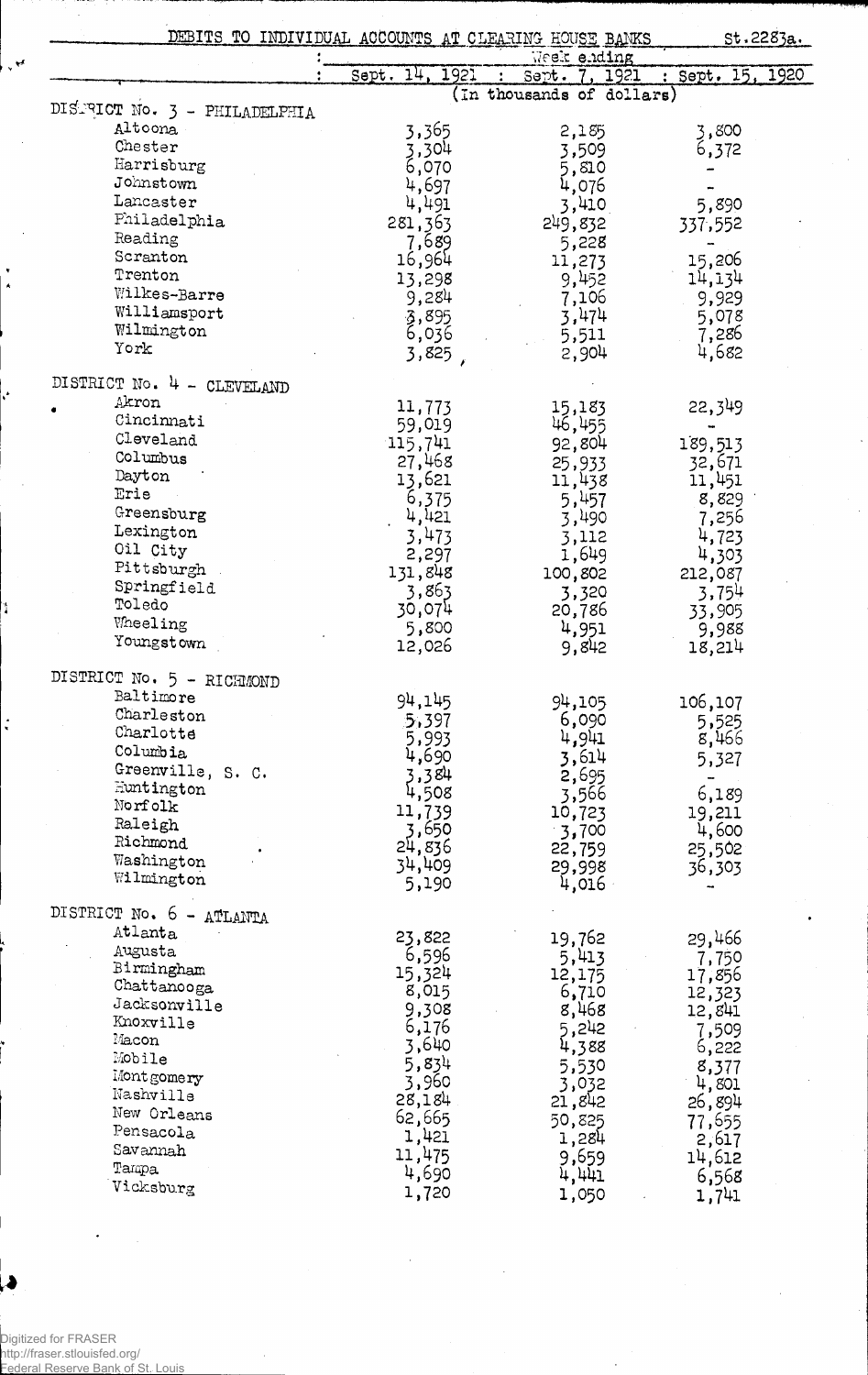|                               |                                  | DEBITS TO INDIVIDUAL ACCOUNTS AT CLEARING HOUSE BANKS | st.2283b.         |
|-------------------------------|----------------------------------|-------------------------------------------------------|-------------------|
|                               | Sept. 14.                        | Week ending<br>1921<br>Sept. 7, 1921<br>$\sim 200$    | 1920              |
|                               |                                  | (In thousands of dollars)                             | Sept. 15,         |
| DISTRICT No. 7 - CHICAGO      |                                  |                                                       |                   |
| Bay City                      | 2,391                            | 2,902                                                 | 3,526             |
| Bloomington                   | 2,410                            | 2,134                                                 | 3,383             |
| Cedar Rapids                  | 10,978                           | 8,069                                                 | 11,679            |
| Chicago                       | 571,735                          | 494,768                                               | 807,552           |
| Davenport                     | 6,890                            | 5,948                                                 | $8,540$<br>4,748  |
| Decatur<br>Des Moines         | 3,485                            | 2,911                                                 |                   |
| Detroit                       | 17,385                           | 13,326                                                | 20,384            |
| Dubuque                       | 108,811                          | 95,631                                                | 150,347           |
| Flint                         | 2,657                            | 2,368                                                 | 3,971             |
| Ft. Wayne                     | 5,810                            | 5,718                                                 | 10,278            |
| Grand Rapids                  | 6,758                            | 5,632                                                 | 8,990             |
| Indianapolis                  | 19,677<br>31,781                 | 19,337                                                | 23,223            |
| Jackson                       |                                  | 24,881                                                | 41,437            |
| Kalamazoo                     | 3,334                            | 2,990                                                 | 5,366             |
| Lansing                       | 3,756<br>4,712                   | 3,269                                                 | 6,470             |
| Milwaukee                     | 53,980                           | 4,141                                                 | 5,954             |
| Moline                        | 1,832                            | 43,981                                                | 80,145            |
| Peoria                        | 7,839                            | 1,559                                                 | 2,537             |
| Rockford                      | 4,348                            | 7,093<br>3,720                                        | - 11,040<br>6,660 |
| Sioux City                    | 7,764                            | 7,209                                                 | 18,089            |
| South Bend                    | 6,153                            | 6,355                                                 | 4,993             |
| Springfield, Ill.             | 5,422                            | 4,882                                                 | ₩                 |
| Waterloo                      | 2,517                            | 2,588                                                 | 4,658             |
| DISTRICT No. 8 - ST. LOUIS    |                                  |                                                       |                   |
| East St. Louis and            |                                  |                                                       |                   |
| Nat'l Stock Yards             | 7,910                            | 8,064                                                 |                   |
| Evansville                    | 4,766                            | 4,362                                                 |                   |
| Little Rock                   | 11,342                           | 8,233                                                 | 5,410<br>9,605    |
| Louisville                    | $(*21,332)$ 27,574               | $(*18,142)$<br>23,423                                 | 30,468            |
| Memphis                       | 22,176                           | 20,231                                                | 33,240            |
| Quincy                        | 2,208                            | 1,817                                                 |                   |
| St. Louis                     | $(*115,339)$ 129,847 $(*95,023)$ | 105,599                                               | 158,899           |
| Springfield, Mo.              | 2,818                            | 2,650                                                 |                   |
| DISTRICT No. 9 - MINNEAPOLIS  |                                  |                                                       |                   |
| Aberdeen                      | 1,400                            | 1,438                                                 | 2,171             |
| Billings                      | 1,548                            | 1,629                                                 | 2,301             |
| Duluth                        | 29,490                           | 25,047                                                | 37,249            |
| Fargo                         | 2,781                            | 2,574                                                 | 4,068             |
| Grand Forks                   | 1,523                            | 1,258                                                 | 2,136             |
| Great Falls                   | 1,866                            | 1,798                                                 | 2,299             |
| Helena                        | 2,285                            |                                                       | 2,702             |
| Minneapolis                   | 82,120                           | $2,331$<br>$69,424$                                   | 104,232           |
| St. Paul                      | 25,920                           | 24,388                                                | 33,504            |
| Sioux Falls                   | 3,376                            | 3,450                                                 | 5,955             |
| Superior                      | 2,158                            | 1,208                                                 | 2,102             |
| Winona                        | 901                              | 915                                                   | 1,416             |
| DISTRICT No. 10 - KANSAS CITY |                                  |                                                       |                   |
| Atchison                      | 1,475                            | 1,222                                                 |                   |
| Bartlesville                  | 1,630                            | 1,389                                                 | 3,671             |
| Cheyenne                      | 1,716                            | 2,007                                                 | 2,149             |
| Colorado Springs              | 2,842                            | 2,678                                                 | 4,250             |
| Tenver                        | 32,070                           | 29,927                                                | 47,326            |
| Joplin                        | 2,251                            | 1,771                                                 | 4,359             |
| Kansas City, Kans.            | 3,685                            | 3,262                                                 | 4,386             |
| Kansas City, Mo.              | 82,427                           | 76,619                                                | 106,317           |
| Muskogee                      | 3,323                            | 2,582                                                 | 4,857             |
| Oklahoma City                 | 24,305                           | 20,890                                                | 33,421            |
| Cmaha<br>Pueblo               | 43,715                           | 38,130                                                | 63,903            |
| St. Joseph                    | 4,322                            | 3,183                                                 | 3,913             |
|                               | 16,537                           | 15,449                                                | 19,981            |
| Topeka.<br>Tulsa              | 4,514                            | 2,717                                                 | 5,183             |
| Wichita                       | 15,213<br>11,952                 | 11,118<br>11,632                                      | 13,346            |
|                               |                                  |                                                       | 16,992            |

Digitized for FRASER<br>http://fraser.stlouisfed.org/<br>Federal Reserve Bank of S